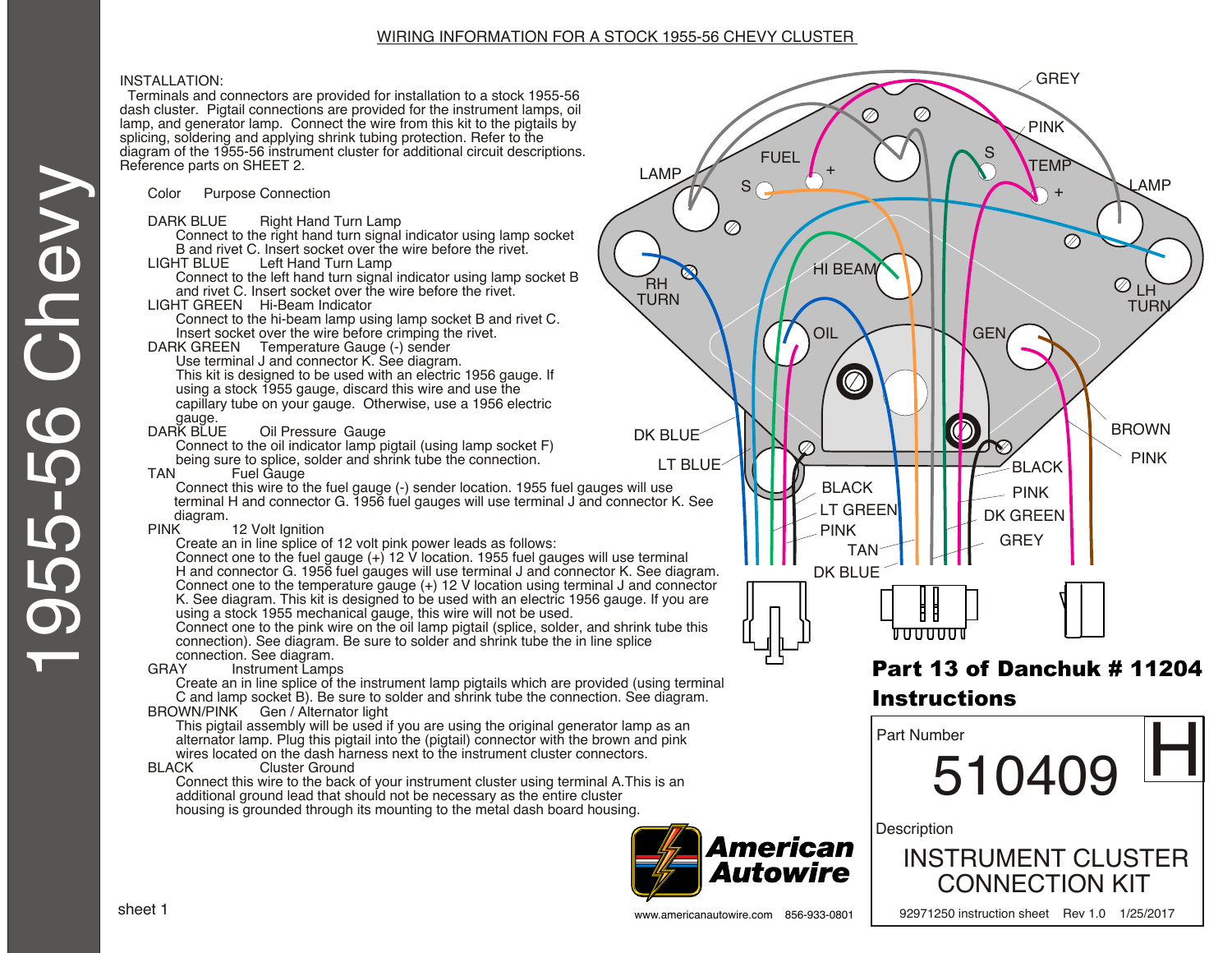#### GENERAL WIRING INFORMATION FOR ANY GAUGE CLUSTER

#### INSTALLATION:

 The design of this harness allows for the installation of many different types of gauge clusters and special gauge packages in the 1955-56 Chevrolet. We have designed this kit so that any gauge cluster can be used by providing for a cluster disconnect in our under dash harness. Following are the wires and functions of those wires in the gauge cluster connection kit. Terminals and connectors are provided for installation to a stock 1955-56 dash cluster. However, the stock cluster does not use all the provided wires. See the overall schematic for a pictorial representation of the following circuit descriptions:

Color Purpose Connection

| <b>DARK BLUE</b>  | <b>Right Hand Turn Lamp</b> | Connect to the right hand turn signal indicator.                                                                           |
|-------------------|-----------------------------|----------------------------------------------------------------------------------------------------------------------------|
| <b>LIGHT BLUE</b> | Left Hand Turn Lamp         | Connect to the left hand turn signal indicator.                                                                            |
| LIGHT GREEN       | Hi-Beam Indicator           | Connect to the hi-beam lamp.                                                                                               |
| <b>DARK GREEN</b> | Temperature                 | Connect to the temperature gauge (-) sender location.                                                                      |
| <b>DARK BLUE</b>  | Oil Pressure                | Connect this wire to the oil pressure gauge (-) sender location.                                                           |
| TAN               | <b>Fuel Gauge</b>           | Connect this wire to the fuel gauge (-) sender location.                                                                   |
| <b>PINK</b>       | 12 Volt Ignition            | Create an in line splice of 12 volt pink power leads as follows:                                                           |
|                   |                             | Connect one to the fuel gauge $(+)$ 12 V location.                                                                         |
|                   |                             | Connect one to the temperature gauge $(+)$ 12 V location.                                                                  |
|                   |                             | Connect one to the oil pressure gauge $(+)$ 12 V location.                                                                 |
|                   |                             | Connect one to the voltmeter (+) 12 V location.                                                                            |
|                   |                             | Be sure to solder and shrink tube the in line splice connection. See diagram.                                              |
| GRAY              | <b>Instrument Lamps</b>     | Create an in line splice to feed the gauge instrument lights                                                               |
| <b>BROWN</b>      | Gen / Alternator light      | This pigtail assembly will be used on stock 1955-56 instrument clusters. It may also be wired in if the cluster design you |
| (pigtail)         |                             | have created for your car includes the provision for a GEN/ALTERNATOR light. Plug this pigtail into the connector with the |
|                   |                             | brown and pinkl wires located on the dash harness next to the instrument cluster connectors. Otherwise, the bulb socket    |
|                   |                             | pigtail will not be used and the mating connector should be taped back against the harness.                                |
| <b>BLACK</b>      | <b>Cluster Ground</b>       | Use this wire as a ground lead for individual gauges requiring separate grounds or any gauge control unit requiring a      |
|                   |                             | chassis ground.                                                                                                            |
| <b>WHITE</b>      | Tachometer                  | Connect this wire to the sender lead of your tachometer. This wire is supplied loose piece and must be plugged into the    |
|                   |                             | mating cluster connector so as to maintain color continuity with its mating connector.                                     |

#### PUPLE / YELLOW WIRES: SEE SHEET 5

# Part 13 of Danchuk # 11204 **Instructions**







#### 1955 FUEL GAUGE CONNECTIONS 1956 FUEL & TEMP GAUGE CONNECTIONS



#### GEN / ALTERNATOR LAMP

www.americanautowire.com 856-933-0801 510409 INSTRUMENT CLUSTER CONNECTION KIT **Description** Part Number  $510409$   $\blacksquare$ 

92971250 instruction sheet Rev 1.0 1/25/2017

1955-56 Chevy 55-56 Chevy

INDICATOR / DASH LAMPS

sheet 2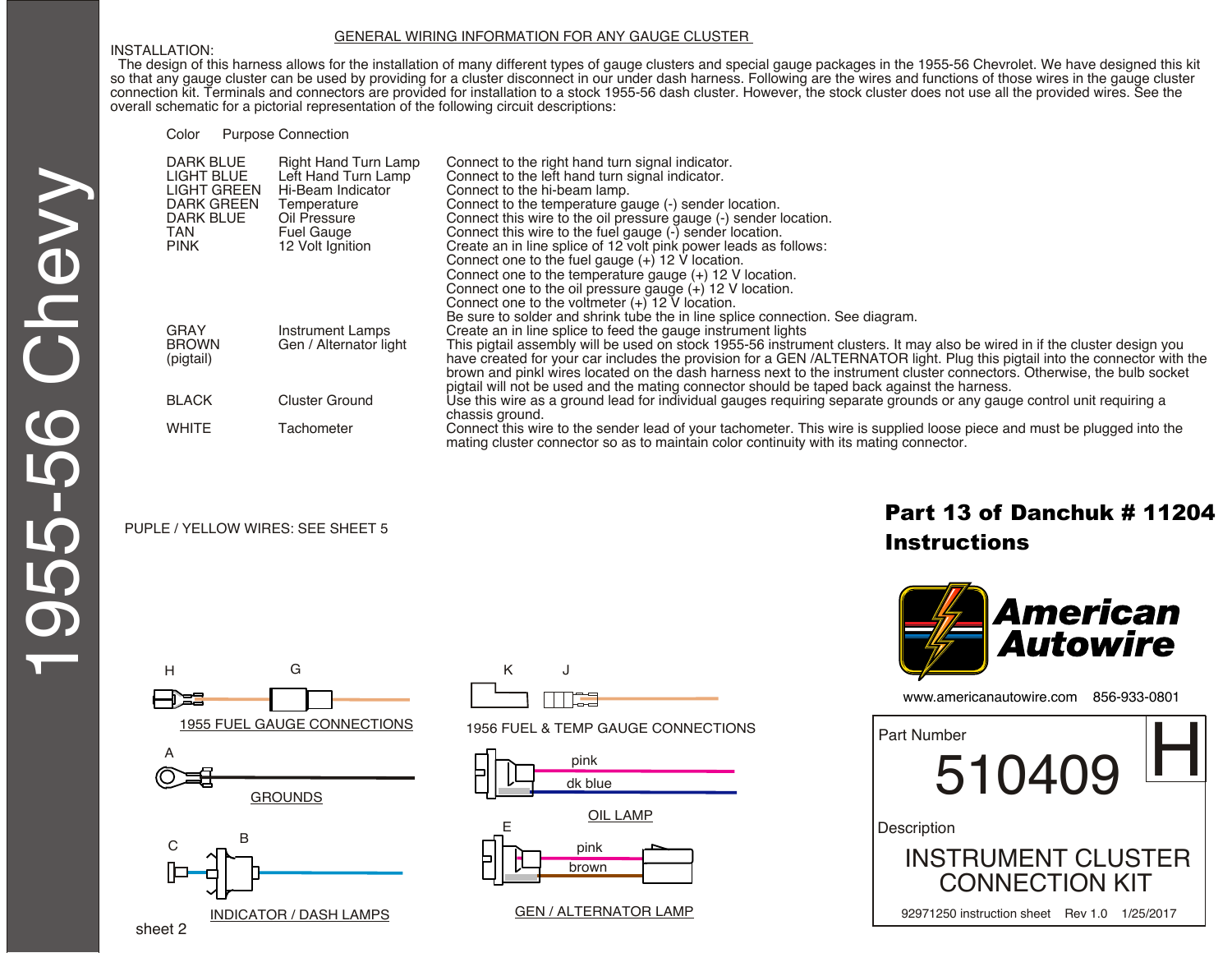# INSTALLATION OF GAUGE WIRING USING

#### INSTALLATION:

 Terminals and connectors are provided for installation to a stock 1957 dash cluster. Pigtail connections are provided for the instrument lamps, oil lamp, and generator lamp. Connect the wire from this kit to the pigtails by splicing, soldering and applying shrink tubing protection. Refer to the diagram of the 1957 instrument cluster for additional circuit descriptions. Reference parts are on SHEET 4.

#### Color Purpose Connection

- DARK BLUE Right Hand Turn Lamp Connect to the right hand turn signal indicator using lamp socket B and rivet C. Insert socket over the wire before the rivet.<br>LIGHT BLUE Le
- Left Hand Turn Lamp Connect to the left hand turn signal indicator using lamp socket B and rivet C. Insert socket over the wire before the rivet.
- LIGHT GREEN Hi-Beam Indicator
	- Connect to the hi-beam lamp using lamp socket B and rivet C. Insert socket over the wire before crimping the rivet.
- DARK GREEN Temperature
	- Connect to the temperature gauge (-) sender location using terminal H and connector G. See diagram.
- DARK BLUE Oil Pressure
	- Connect to the oil indicator lamp pigtail (using lamp socket assembly F) being sure to splice, solder and shrink tube the connection.
- PINK 12 Volt Ignition
	- Create an in line splice of 12 volt pink power leads as follows:
	- Connect one to the pink wire on the oil lamp pigtail (splice, solder, and shrink tube this connection). See diagram.
	- Connect one to the fuel gauge (+) 12 V location using terminals H and connector G.
	- Connect one to the temperature gauge  $(+)$
- 12V location using terminals H and connector G. See diagram. Be sure to solder and shrink tube the in line splice connection.<br>TAN Fuel Gauge

 $\circledS$ 

- **Fuel Gauge**
- Connect this wire to the fuel gauge (-) sender location. Use terminal H and connector G.
	- Instrument Lamps
	- Create an in line splice of the instrument lamp pigtails which are provided (using lamp socket B). Be sure to install socket before
- splicing wires. Be sure to solder and shrink tube the connection. See diagram.<br>BROWN Gen / Alternator light
	- Gen / Alternator light This pigtail assembly will be used if you are using the original generator lamp as an alternator lamp. Plug this pigtail into the (pigtail) connector with the pink and brown wires located on the dash harness next to the instrument cluster
- connectors.<br>BLACK
- Cluster Ground
	- Connect this wire to the back of your instrument cluster using terminal A.This is an additional ground lead that should not be necessary as the entire cluster housing is grounded through its mounting to the metal dash board housing.





# 11204 Instructions

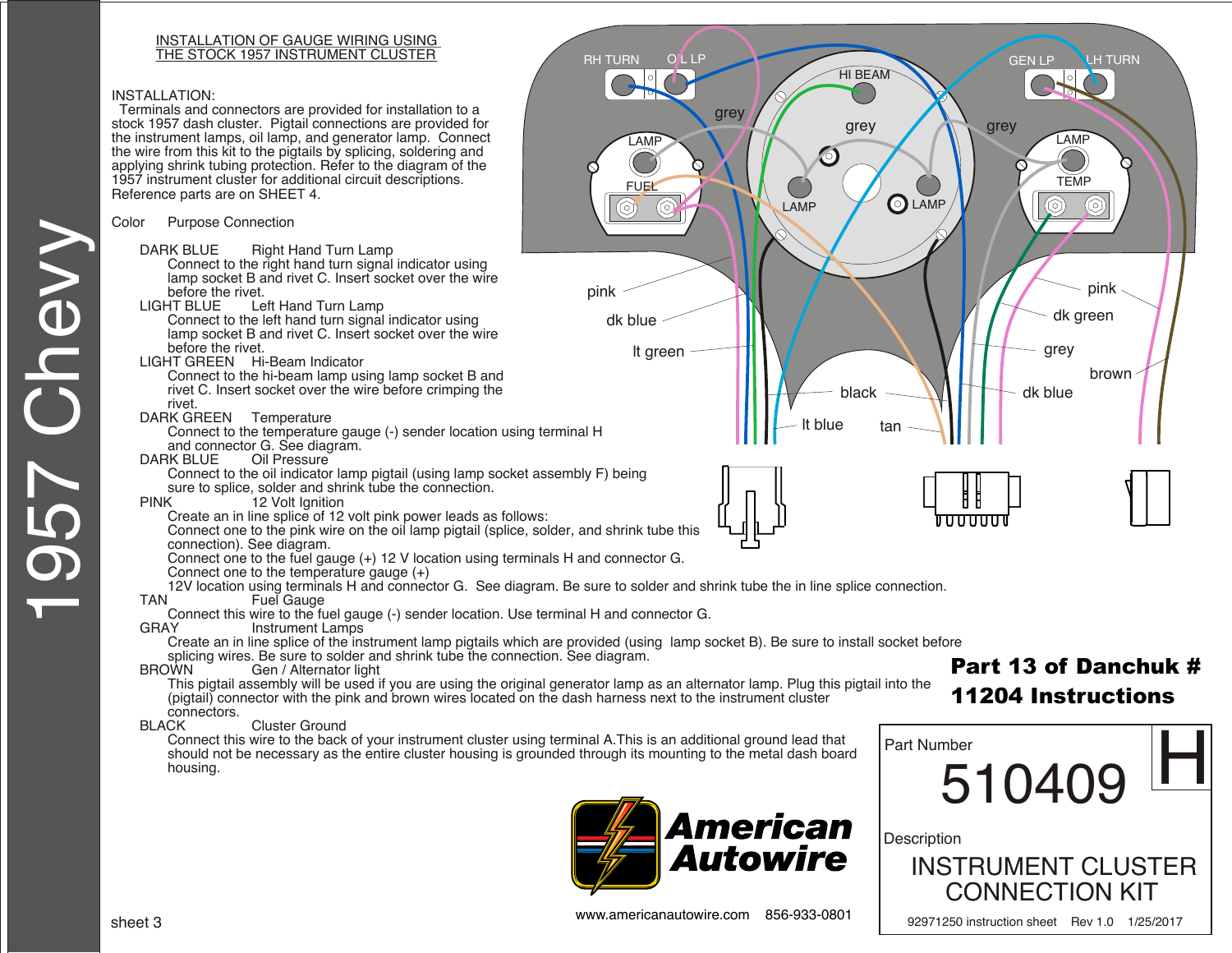#### INSTALLATION:

#### GENERAL WIRING INFORMATION FOR ANY GAUGE CLUSTER

The design of this harness allows for the installation of many different types of gauge clusters and special gauge packages in the 1955-56 Chevrolet. We have designed this kit so that any gauge cluster can be used, by providing a gauge disconnect feature. Following are the wires and functions of those wires in the gauge cluster connection kit. Terminals and connectors are provided for installation to a stock 1955-56 dash cluster. However, the stock cluster does not use all the provided wires. Wire instrument cluster, then simply plug into the dash harness. See the overall schematic for a pictorial representation of the following circuit descriptions:

| simply plug into the dash namess. See the overall schematic for a pictorial representation of the following circuit descriptions:                              |
|----------------------------------------------------------------------------------------------------------------------------------------------------------------|
| Color<br>Purpose                                                                                                                                               |
| DARK BLUE<br>Right Hand Turn Lamp                                                                                                                              |
| LIGHT BLUE<br>Left Hand Turn Lamp                                                                                                                              |
| LIGHT GREEN Hi-Beam Indicator                                                                                                                                  |
| DARK GREEN<br>Temperature Gauge (-) sender location.                                                                                                           |
| DARK BLUE<br>Oil Pressure Gauge (-) sender location.                                                                                                           |
| TAN<br>Fuel Gauge (-) sender location.                                                                                                                         |
| <b>PINK</b><br>12 Volt Ignition                                                                                                                                |
| Create a splice of 12 volt pink power leads as follows:                                                                                                        |
| Connect one to the fuel gauge $(+)$ 12 V location.                                                                                                             |
| Connect one to the temp gauge $(+)$ 12 V location.                                                                                                             |
| Connect one to the oil gauge $(+)$ 12 V location                                                                                                               |
| Connect one to the voltmeter $(+)$ 12 V location.                                                                                                              |
| Be sure to solder and shrink tube splice connections.                                                                                                          |
| <b>GRAY</b><br>Instrument Lamps                                                                                                                                |
| Create an splice to feed the gauge instrument lights                                                                                                           |
| <b>BLACK</b><br>Cluster Ground                                                                                                                                 |
| Use this wire as a ground lead for individual gauges reguiring separate grounds or any gauge control unit reguiring a                                          |
| chassis ground.                                                                                                                                                |
| <b>WHITE</b><br>Tachometer                                                                                                                                     |
| Connect this wire to the sender lead of your tachometer. This wire is supplied loose piece and when using a tachometer must be plugged into the mating cluster |
| connector so as to maintain color continuity with its mating connector.                                                                                        |
| BROWN & PINK Gen / Alternator light                                                                                                                            |
| This pigtail assembly will be used on stock 1955-56 instrument clusters. It may also be wired in if the cluster design you                                     |
| house (mintail), avantant fou unus postupidudes the musculaire foure OENI (ALTEDNATOD liebt. Dium this mintail into the                                        |

have (pigtail) created for your car includes the provision for a GEN /ALTERNATOR light. Plug this pigtail into the connector with the pink and brown wires located on the dash harness next to the instrument cluster connectors.

Otherwise, the bulb socket pigtail will not be used and the mating connector should be taped back against the harness.

#### PUPLE / YELLOW WIRES: SEE SHEET 5

## Part 13 of Danchuk # 11204 Instructions



www.americanautowire.com 856-933-0801

| Part Number<br>510409                                             |           |
|-------------------------------------------------------------------|-----------|
| Description<br><b>INSTRUMENT CLUSTER</b><br><b>CONNECTION KIT</b> |           |
| 92971250 instruction sheet<br>Rev 1.0                             | 1/25/2017 |









#### GEN / ALTERNATOR LAMP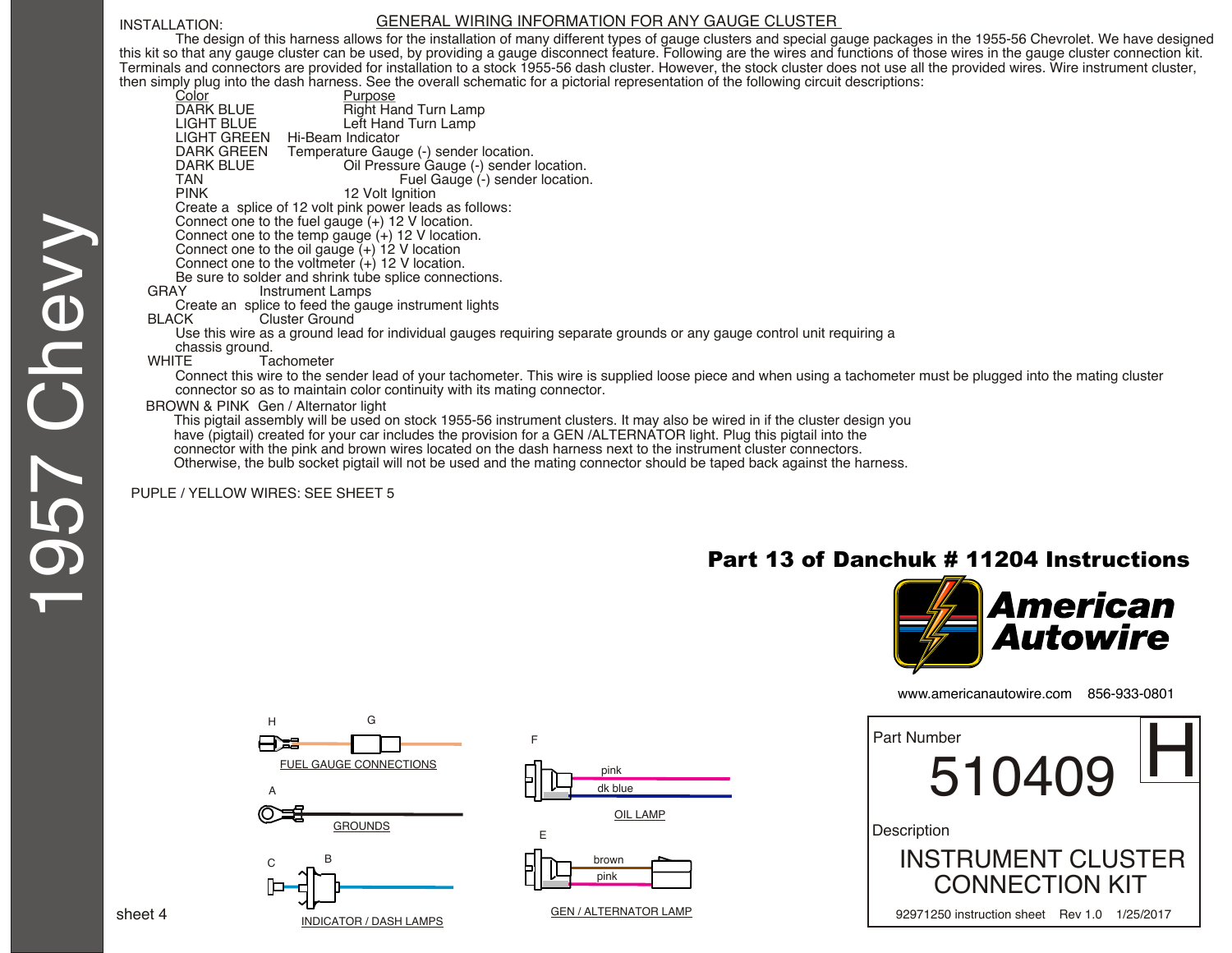# TYPICAL ELECTRIC SPEEDO CONNECTIONS

Below are some general instructions for hooking up an electric speedometer. This connector and these instructions will ONLY be used in the event that you are utilizing an aftermarket electric speedometer. If your car does NOT have an electric speedometer, this connection will NOT be used and should not be plugged onto your dash harness. It is best to consult the speedometer manufacturer's instructions if you have any questions.

| Yellow                 | VSS Ground   | Connect to VSS "-" on speedometer.                                                                                                          |
|------------------------|--------------|---------------------------------------------------------------------------------------------------------------------------------------------|
| Purple                 | VSS Pulse    | Connect to VSS input on speedometer.                                                                                                        |
| Purple/White VSS Power |              | Connect to 12V power on speedometer.                                                                                                        |
|                        |              | Black/White Speedo Ground Connect to ground on speedometer.                                                                                 |
| Pink/White             | Speedo Power | Connect to 12y power on speedometer.<br>NOTE: This wire will double onto the same<br>stud as the purple/white VSS power wire<br>from above. |



All connectors are depicted looking into the open end of the connectors, NOT wire entry end



www.americanautowire.com 856-933-0801 510409 INSTRUMENT CLUSTER CONNECTION KIT **Description** Part Number<br>510409

92971250 instruction sheet Rev 1.0 1/25/2017

### Part 13 of Danchuk # 11204 Instructions